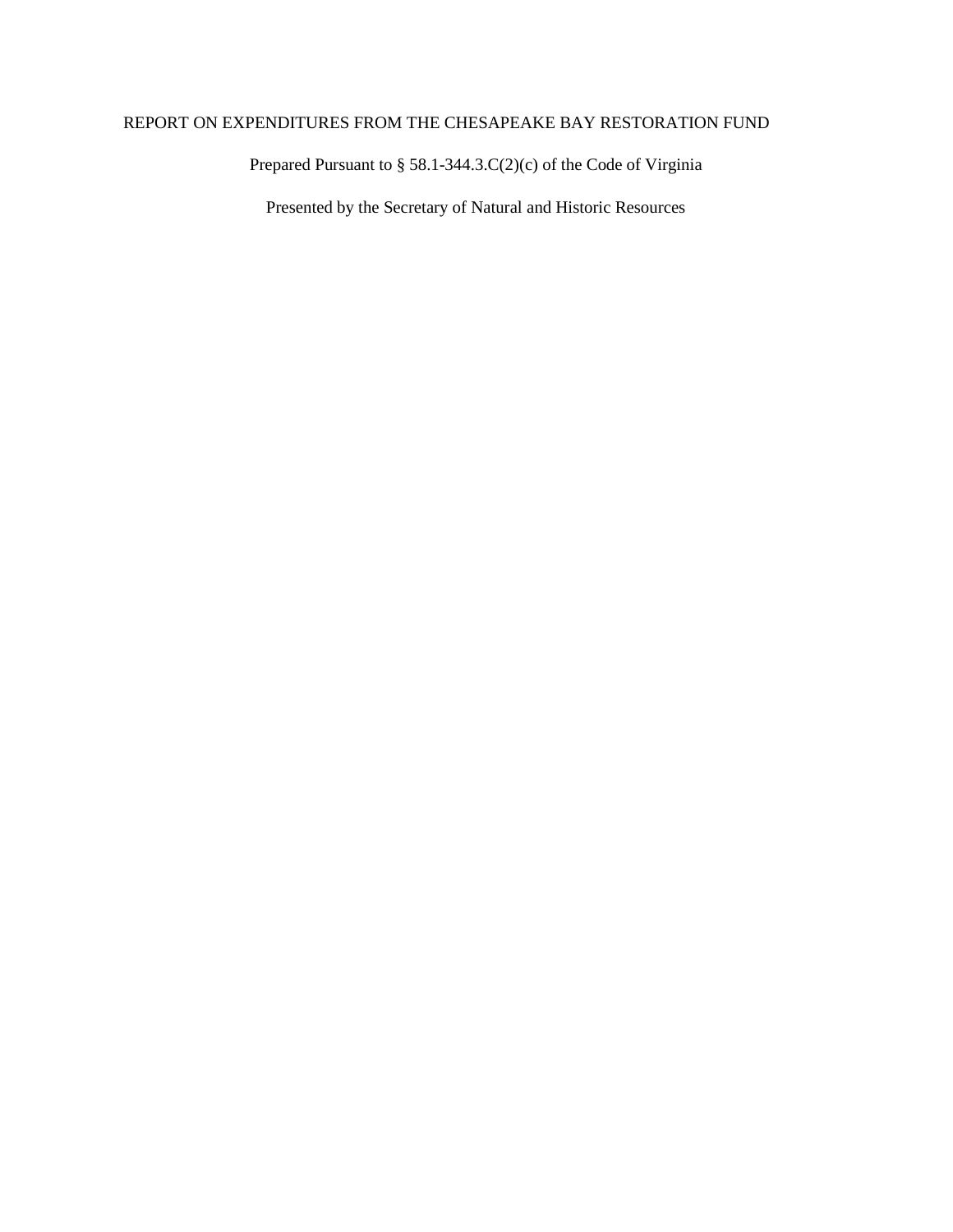## Annual Report on the Chesapeake Bay Restoration Fund By the Secretary of Natural and Historic Resources November 1, 2021

Pursuant to  $\S 58.1-344.3.C(2)(a)$ , the purpose of voluntary contributions of tax refunds to the Chesapeake Bay Restoration Fund (Fund) is to fulfill "the Chesapeake Bay Watershed Implementation Plan submitted by the Commonwealth of Virginia to the U.S. Environmental Protection Agency on November 29, 2010, and any subsequent revisions thereof."

This report fulfills the requirements of  $\S$  58.1-344.3.C(2)(c) that "the Secretary of Natural and Historic Resources shall submit a report to the House Committee on Agriculture, Chesapeake and Natural Resources; the Senate Committee on Agriculture, Conservation and Natural Resources; the House Committee on Appropriations; the Senate Committee on Finance; and the Virginia delegation to the Chesapeake Bay Commission, describing the grants awarded from moneys deposited in the fund. The report shall include a list of grant recipients, a description of the purpose of each grant, the amount received by each grant recipient, and an assessment of activities or initiatives supported by each grant."

The balance of the Chesapeake Bay Restoration Fund as of October 21, 2021 is \$ 276,572.21.

On August 23, 2019, Virginia issued the final Chesapeake Bay TMDL Phase III Watershed Implementation Plan (WIP) that revises prior restoration plans for reducing nutrient and sediment pollution based upon updated science, enhanced modeling tools, higher resolution land use/cover data, as well as local area water quality goals. The Phase III WIP succeeds the Phase I and Phase II WIPs, prepared in 2010 and 2012 respectively, and serves as the guide for implementation efforts moving forward.

Chesapeake Bay Restoration Funds will be used to implement the following key strategies in the restoration of the Chesapeake Bay and its living resources:

#### **Riparian Forest Buffer Implementation Strategy** - \$20,000

Funding is provided for the Virginia Department of Forestry to employ a contractor to develop a strategic plan for establishing state-level coordination of all efforts related to getting landowners to participate in voluntary riparian forest buffer establishment in support of the Phase III WIP. Elements of this plan would include: identifying eligible lands and ownership; categorizing lands based on which incentive programs are most appropriate; assigning landowner outreach to the agency or organization deemed most appropriate; database or reporting mechanism to track where properties are in the process from identification to contact to response to plan design and implementation; and a feedback mechanism to follow up on individual properties to evaluate effectiveness, identify gaps in programs or program delivery that contribute to missed opportunities, improve processes, and increase success rate. This project will not only lead to increased riparian forest buffer implementation, it will also enable the Commonwealth to determine the number of new landowner contacts that will be necessary to achieve our WIP commitments. Most importantly, it will provide a framework for all agencies and partner organizations to maximize collaboration.